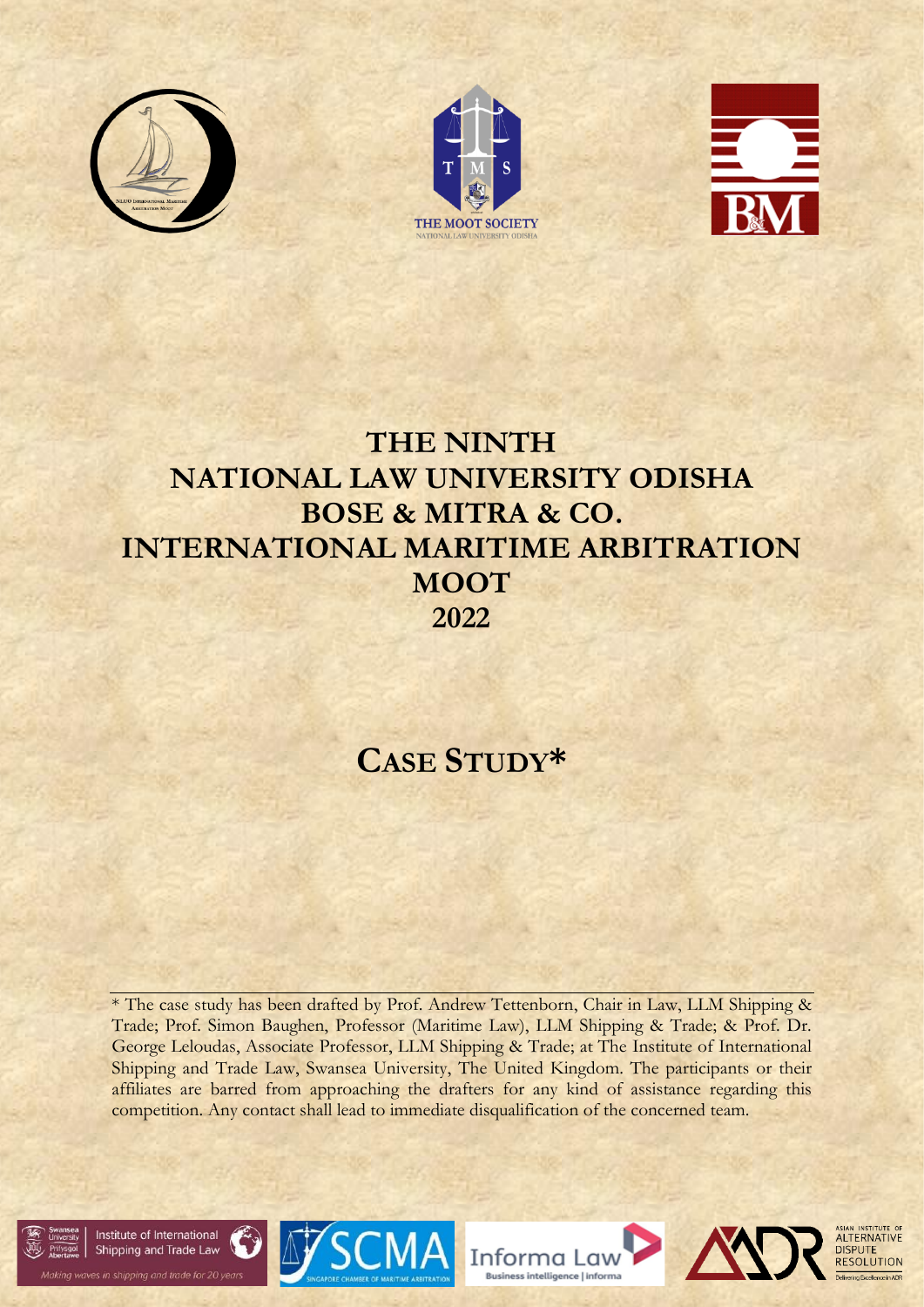# **TABLE OF CONTENTS**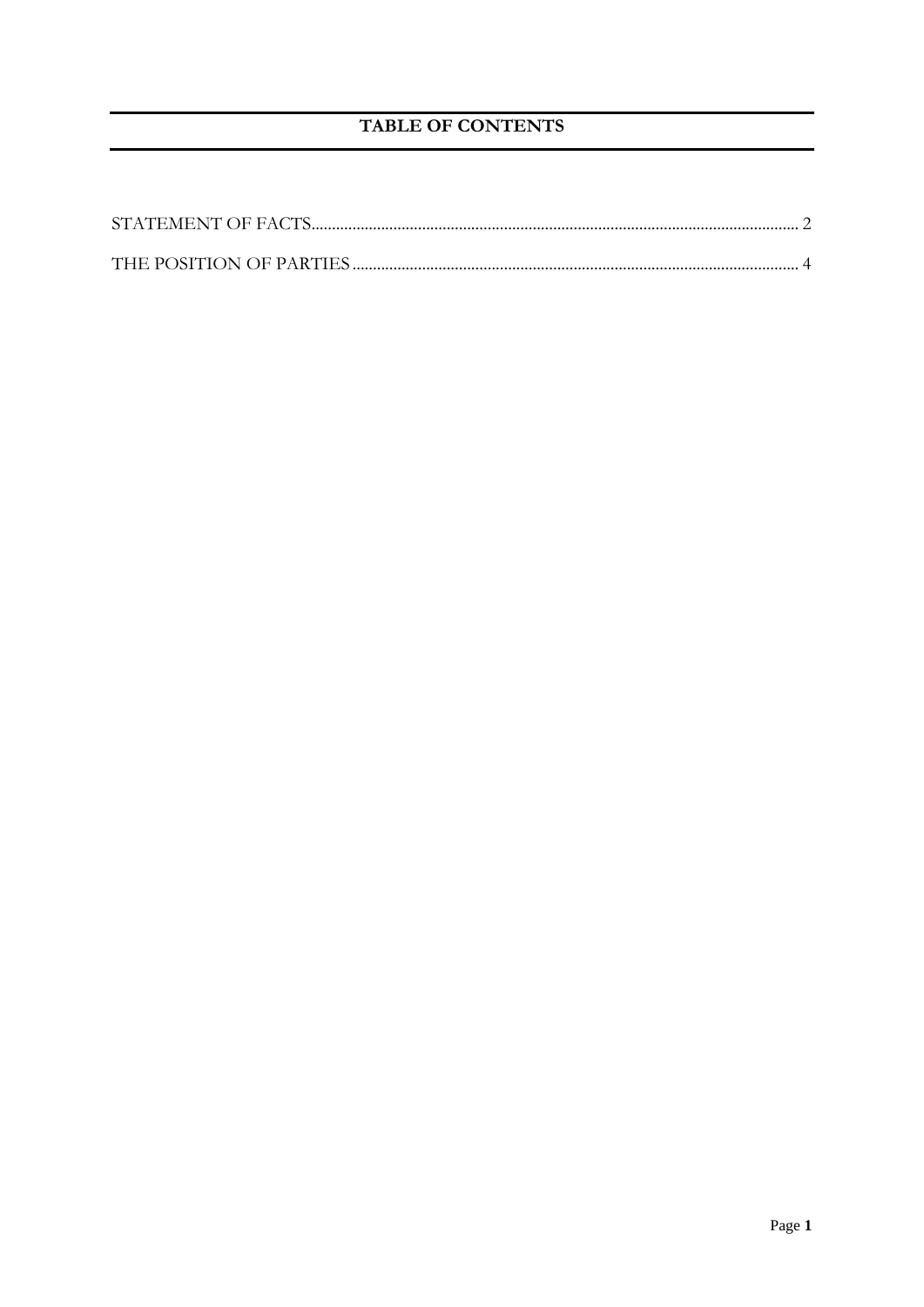#### IN THE MATTER OF AN ARBITRATION

#### Between

# CASPIAN TRADERS LIMITED Claimants

and

# TAWE LIMITED First Defendants

And

CRUZ SA (A Company incorporated under the laws of the Republic of Colombia) Second Defendants

# STATEMENT OF FACTS

#### <span id="page-2-0"></span>**The following facts are admitted by all parties:**

- 1. On 20 November 2020 Caspian Traders Ltd (Caspian) contracted with Tawe Ltd (Tawe), the owners ofthe MV *Odyssefs,* for the carriage of five hydrogen fuel cell converters, each weighing approximately one tonne, from Santos, Brazil to Chennai. Caspian had purchased the fuel cell converters from a BRAZILIAN company for \$100,000 a converter.
- 2. Neither Brazil nor Colombia is party to the Hague Convention for the Unification of Certain Rules of Law relating to Bills of Lading 1924 or the Brussels Protocol to that Convention of 1968.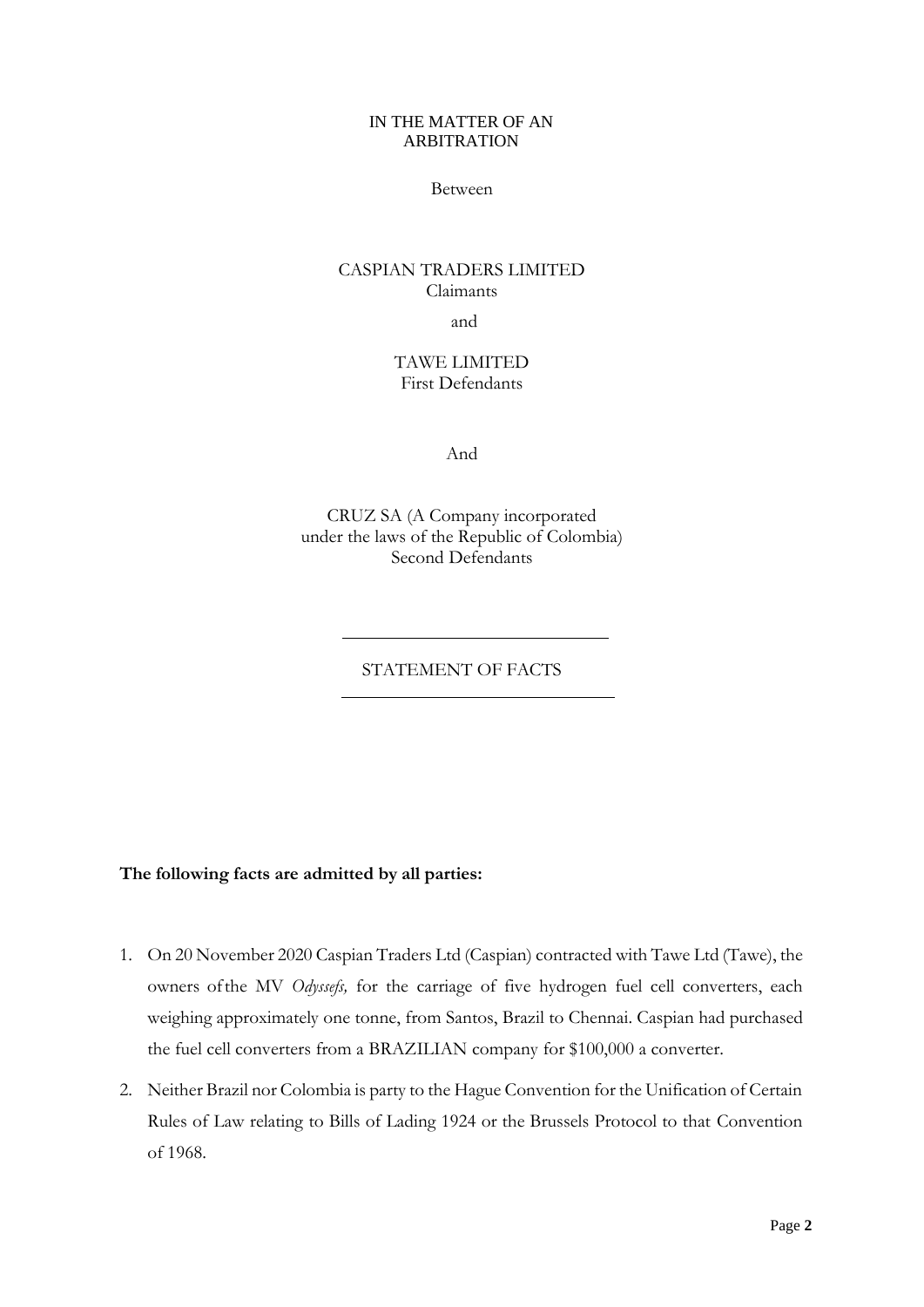3. The cargo was shipped on 25 November 2020, and a bill of lading on the Combiconbill 2016 form wasissued in Santos by Tawe. This named Caspian as shipper and consignee, Santos as the port of loadingand Chennai as the port of discharge. It also contained an addendum with the following additional typed clauses:

> 1. This bill of lading is subject to English law, and any disputes arising out of or in connectionwith it shall be settled by SCMA arbitration in Singapore.

> 2. The Carrier has liberty to transship goods on any terms whatsoever, and any and all liabilityin the Carrier, whether in contract, tort, bailment or otherwise, shall cease once goods are discharged from the *Odyssefs*.

> 3. In the case of loss or damage neither the Carrier nor the ship shall be liable in any circumstances for any sum in excess of \$500 per package or unit.

> 4. The contract contained in or evidenced by this bill of lading is subject to the Hague Rules, and Clause 11 shall be regarded as deleted.

4. On 1 December the *Odyssefs* arrived at Cartagena, Colombia, where Tawe discharged the cargo and transshipped it on to the *Hidalgo,* owned by Armadores Cruz SA. Tawe in turn received a bill of lading issued by Cruz in Bogotá, also on the Combiconbill 2016 form. This named Cartagena as the port of shipment and Chennai as the port of discharge, and on the front Tawe appeared as both shipper and consignee. It contained an addendum as follows.

1. This bill of lading is subject to English law and any and all disputes arising thereunder inconnection therewith shall be settled by SCMA arbitration in Singapore.

2. Clause 11 is deleted.

3. Clause Paramount. The contract contained in or evidenced by this bill of lading is subject tothe Hague Rules, save that Clause IX shall not apply.

4. The Carrier's liability for any loss or damage whatsoever is limited to a sum of  $\ell_{1000}$ Sterlingper package or unit.

5. During the voyage between Cartagena and Chennai the vessel encountered a hurricane and the stow collapsed, which resulted in the cargo being lost. The loss was admitted to have been due to the failureby Cruz to show due diligence to render the Hidalgo seaworthy, the unseaworthiness being due to Cruz's failure to correct a fault in the vessel's weather radar before departure from Cartagena.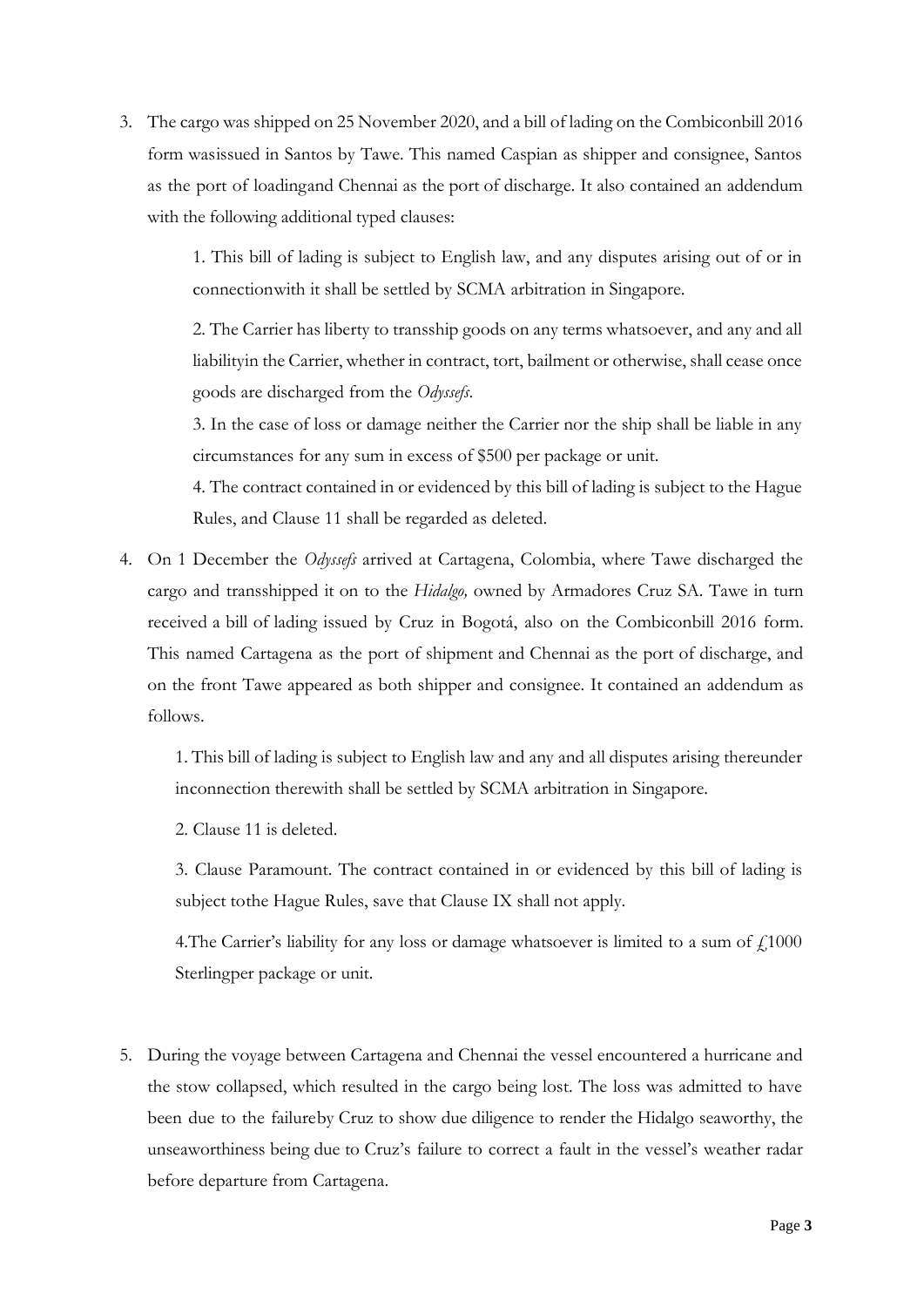6. Caspian issued a claim for arbitration against Tawe on 25 August 2021, and against Cruz on 3 September 2021. In both proceedings Caspian claimed \$500,000 for the loss of the converters, a figure that was agreed to represent their market value. By agreement between all three parties, both arbitrations were consolidated before the present tribunal. The parties also disagree on the number of arbitrators.

#### IN THE MATTER OF AN ARBITRATION

Between

## CASPIAN TRADERS LIMITED Claimants

and

## TAWE LIMITED First Defendants

And

CRUZ SA (A Company incorporated under the laws of the Republic of Colombia) Second Defendants

#### THE POSITION OF PARTIES

#### **CASPIAN**

<span id="page-4-0"></span>Caspian claim that both Tawe and Cruz are liable to them for \$600,000, the full market value of the lost converters.

(1) Caspian allege that Tawe are liable on the basis of breach of the contractual duty to ensure the provision of a seaworthy vessel under Article III Rule I of the Hague Rules appended to the Carriage of Goods by Sea Act 1924 and/or Article III Rule I of the Hague-Visby Rules appended to the Carriage of Goods by Sea Act 1971. In so far as Clause 2 of the Appendix to the Odyssefs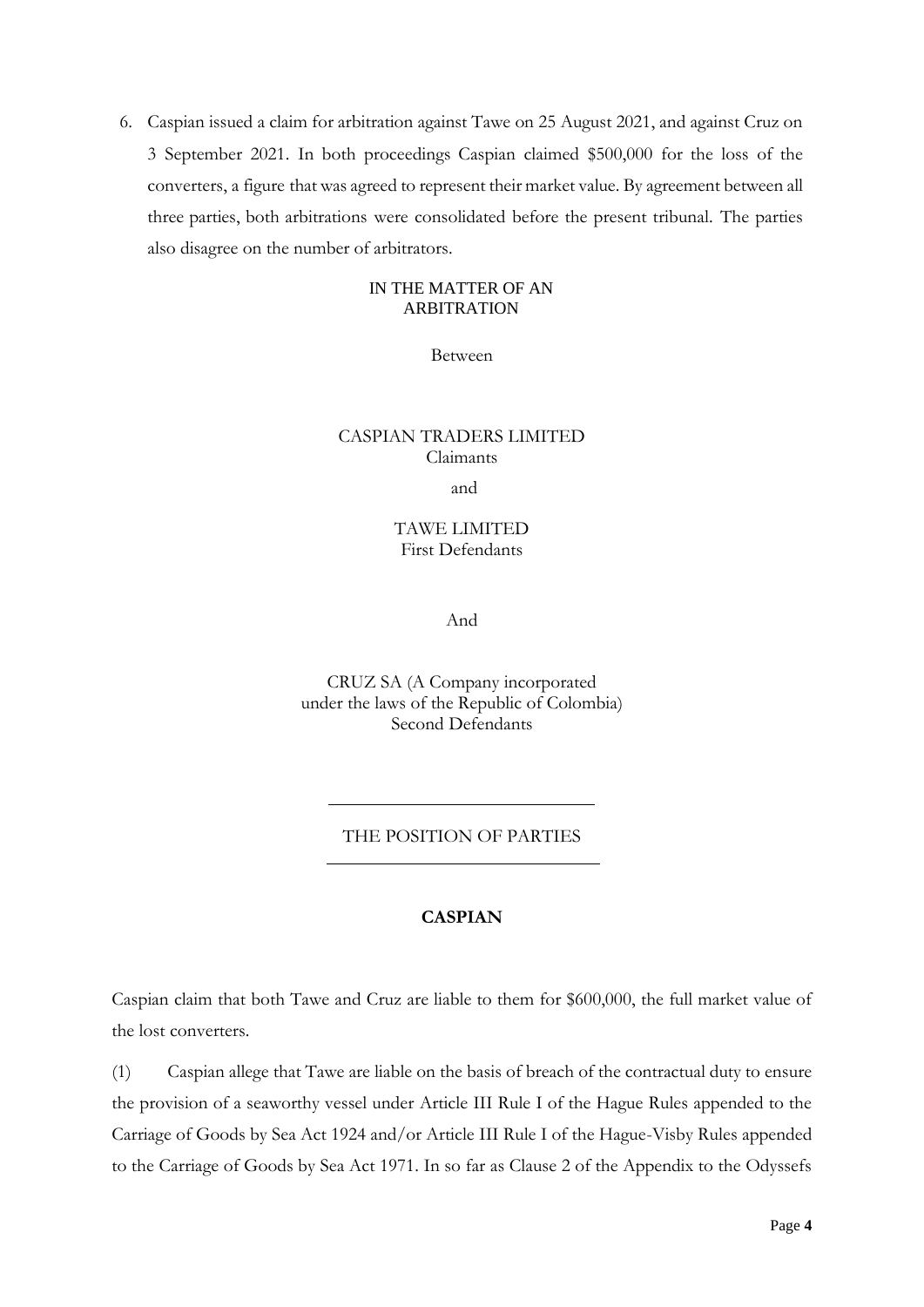bill of lading purports to relieve the carrier of liability in respect of loss or damage occurring after the cargo has been transshipped from the Odyssefs, it is rendered null and void by Article III Rule 8 of the Hague Rules.

(2) Caspian allege that Cruz are liable to them as sub-bailees who had agreed to carry the cargo on the terms of the Hague Rules, and that on that basis Cruz are also liable for failure to show due diligence to provide a seaworthy vessel.

(3) It is Caspian's case that both Tawe and Cruz are liable for the full value of the converters because

(a) the relevant limit of liability is the gold value  $f<sub>i</sub>100$  per package as provided in Article 4 Rule 5 of the Hague Rules appended to the Carriage of Goods by Sea Act 1924, which at the current rate of bullion values yields a figure of considerably over \$30,000 per converter, and

(b) any attempt by either Tawe or Cruz to limit liability to a lower figure is prohibited by Article III Rule 8 of those Rules.

(4) In the alternative, Caspian claim that the relevant liability is the limit of 2 SDRs per kg contained in Article 4 Rule 5 of the Hague-Visby Rules appended to the Carriage of Goods by Sea Act 1976, and that on that basis Tawe and/or Cruz are liable in the figure of approximately \$2,800 per converter, or \$56,000 in total.

(5) Caspian claims that the arbitral panel consists of 3 arbitrators as per Rule 8.2 of the SCMA Arbitration Rules

# **TAWE**

Tawe deny that they are liable to Caspian for any sum.

(1) It is Tawe's case that the plain terms of Clause 2 of the Addendum to the Odyssefs bill of lading exonerated them from any liability whatever once the goods had been transshipped. They contend that Article III Rule 8 does not preclude reliance on this provision because the Hague